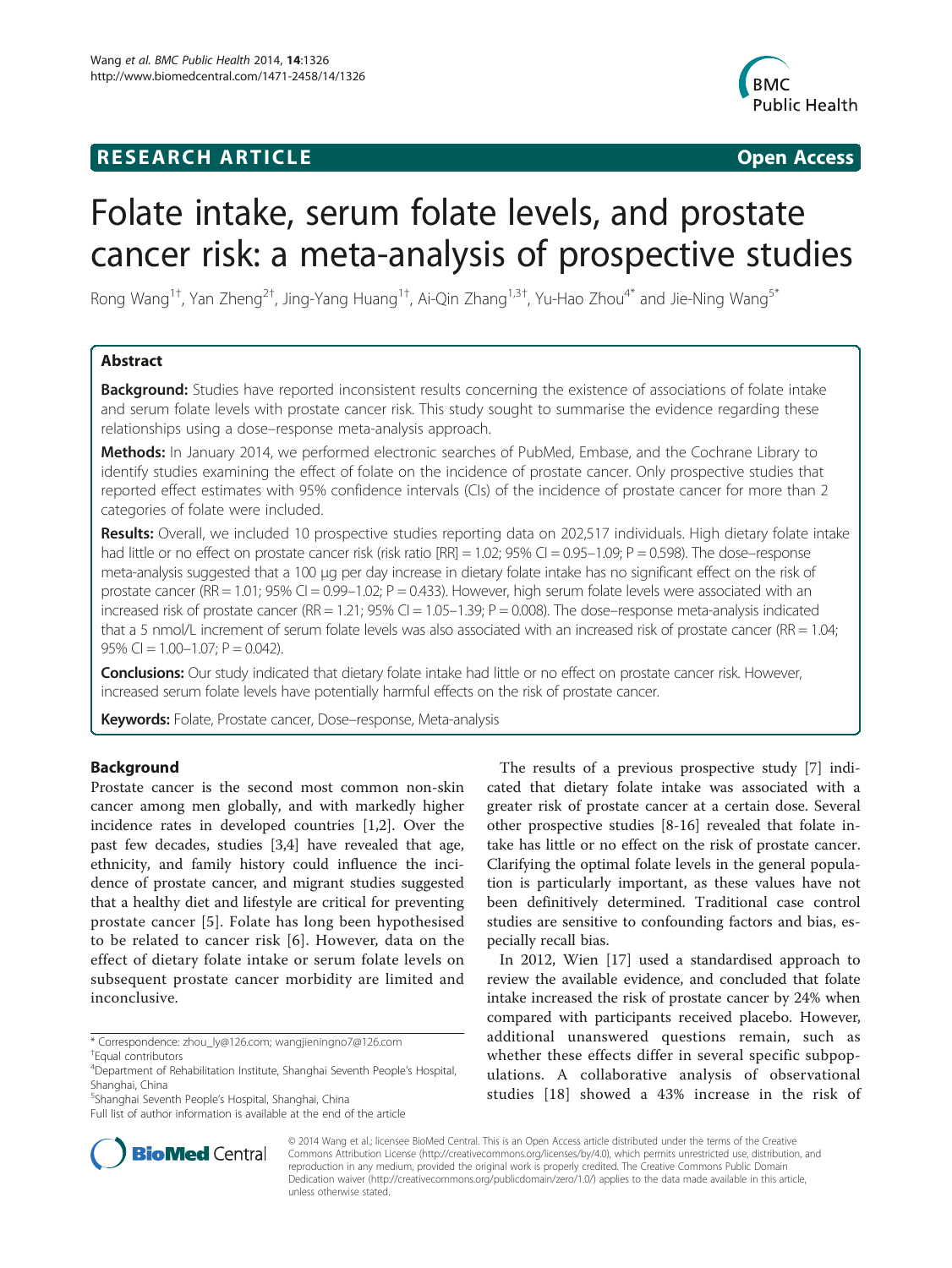<span id="page-1-0"></span>prostate cancer with a high serum folate level. However, the dietary or serum folate category cut-off values differ among included studies. Furthermore, previous meta-analysis is the inclusion of retrospective case–control studies, which are sensitive to confounding factors and bias, especially recall bias.

In this study, we attempted a large-scale examination of the available prospective studies to determine the association between dietary folate intake or serum folate levels and prostate morbidity. We also performed a dose–response meta-analysis to quantify the risk of prostate cancer associated with incremental increases in dietary folate intake and serum folate levels for the general population.

# **Methods**

# Data sources, search strategy, and selection criteria

This review was conducted and reported according to the Preferred Reporting Items for Systematic Reviews and Meta-Analysis Statement issued in 2009 (Additional file [1:](#page-8-0) Checklist S1).

We systematically searched the PubMed, Embase, and Cochrane Library electronic databases (from database inception to Jan 2014), with no language restrictions for studies in humans. We included all studies investigating an association between dietary folate intake or serum folate levels and prostate cancer incidence. Our core search included the following terms: ("folate" OR "folic acid") AND ("prostate cancer" OR "prostate neoplasm" OR "prostate carcinoma") AND ("cohort" OR "cohort studies" OR "nest case–control studies"). If a site-specific dataset had been published more than once, we used the most recent publication. We reviewed the reference lists of the identified reports, reviews, meta-analyses, and other relevant publications to find additional pertinent studies. The medical subject heading, methods, population, study design, exposure, and outcome variables of these articles were used to identify relevant studies.

A study was eligible for inclusion if the following criteria were met: (1) the study had a prospective observational design (prospective cohort or prospective nested case– control study); (2) the study investigated the association between dietary folate intake or serum folate levels and the risk of prostate cancer; and (3) the authors reported effect estimates (risk ratio [RR], hazard ratio [HR], or odds ratio [OR]) and 95% confidence intervals (CIs) for comparisons between high and low dietary folate intake or serum folate levels (with more than 2 categories). We excluded all retrospective case–control studies because various confounding factors could bias the results.

The literature search was independently undertaken by 2 authors (RW and YZ) using a standardised approach. Any inconsistencies were resolved by discussion with the primary author (YHZ) and a consensus was reached.

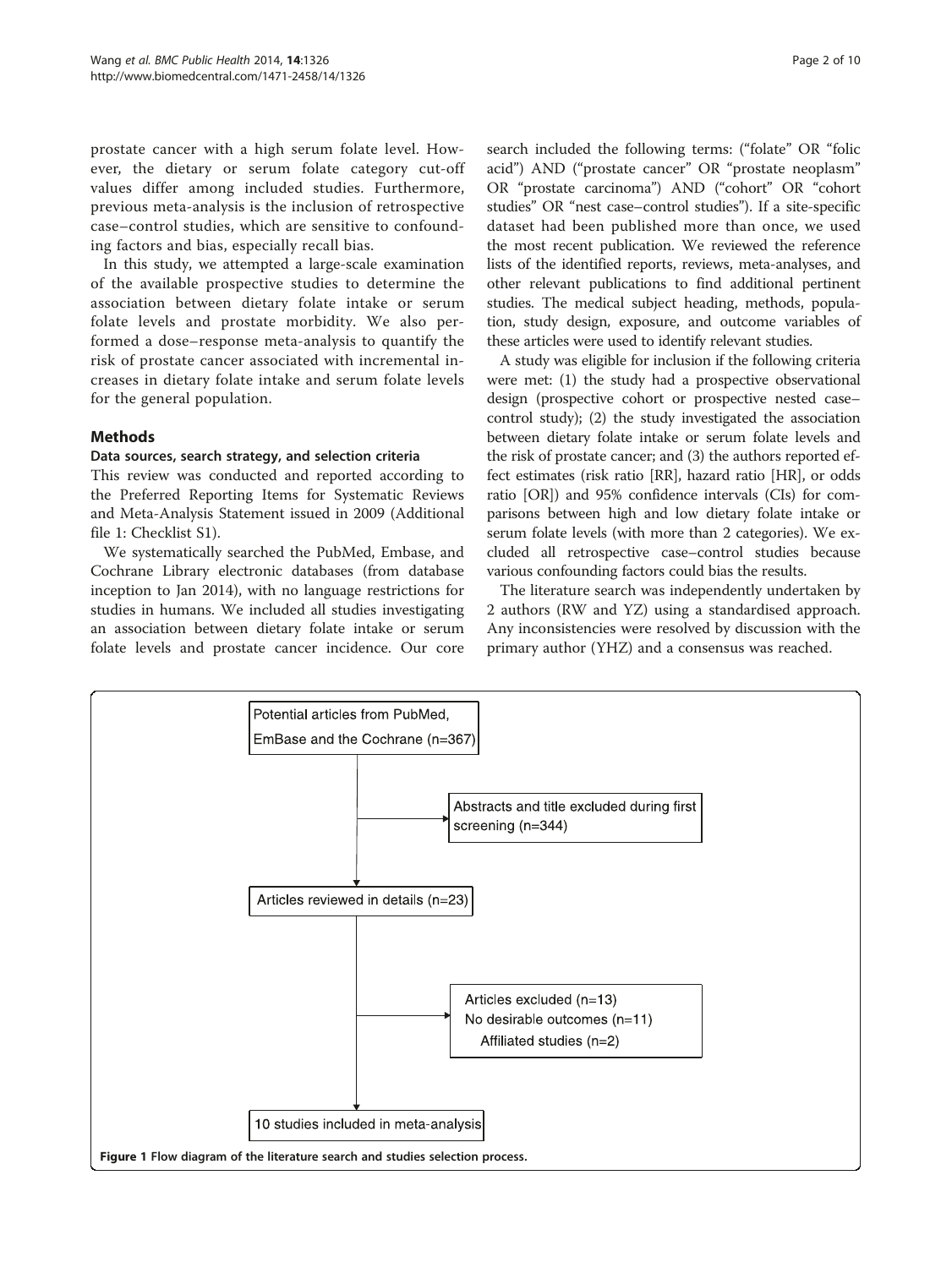| Study                              | Country           | Study<br>design      | Assessment of<br>exposure        | size  | Sample Age at | Effect<br>baseline estimate | <b>Comparison categories</b>            | (year)  | Follow-up Covariates in fully adjusted model                                                                                                                                                                                                                  |
|------------------------------------|-------------------|----------------------|----------------------------------|-------|---------------|-----------------------------|-----------------------------------------|---------|---------------------------------------------------------------------------------------------------------------------------------------------------------------------------------------------------------------------------------------------------------------|
| SJ Weinstein <sup>8</sup><br>2006  | Finland           | Cohort               | <b>FFQ</b>                       | 27111 | 50-69         | <b>RR</b>                   | >378 µg/d versus<br>$<$ 283 µg/d        | 12.4    | Age, vitamin supplement use, energy intake                                                                                                                                                                                                                    |
| VL Stevens <sup>9</sup><br>2006    | <b>US</b>         | Cohort               | <b>FFO</b>                       | 65836 | 50-74         | <b>RR</b>                   | >347 µg/d versus<br>$<$ 204 µg/d        | 9.0     | Age, race, education, total calories, total calcium, ethanol,<br>family history of prostate cancer, vitamin B12,<br>prostate-specific antigen screening, and history of diabetes                                                                              |
| JK Bassett <sup>10</sup><br>2012   | Australia         | Cohort               | <b>FFQ</b>                       | 14620 | 40-69         | <b>HR</b>                   | 444 µg/d versus 215 µg/d                | 15.0    | Country of birth, education, alcohol consumption, BMI, and<br>daily intakes of lycopene and calcium                                                                                                                                                           |
| BAJ Verhage <sup>11</sup><br>2012  | Netherland Cohort |                      | <b>FFQ</b>                       | 58279 | 55-69         | HR                          | >259.1 µg/d versus<br>$<$ 176.5 µg/d    | 17.3    | Age                                                                                                                                                                                                                                                           |
| N Roswall <sup>12</sup><br>2013    | Denmark           | Cohort               | Self-administer<br>questionnaire | 26856 | 50-64         | <b>HR</b>                   | >412.9 µg/d versus<br>$<$ 280.5 µg/d    | 17.0    | Intake of the three other micronutrients as well as dietary<br>intake for the supplemental intake and supplemental<br>intake for the dietary intake and further for height, weight,<br>education, intake of red meat, alcohol consumption,<br>selenium intake |
| M Johansson <sup>13</sup><br>2008  | Europe            | Nest case<br>control | Blood samples                    | 2043  | 58.7          | <b>RR</b>                   | >16.55 nmol/L versus<br>$<$ 4.82 nmol/L | 5.0     | Body mass index, smoking status, alcohol intake,<br>physical activity, marital status, and education level                                                                                                                                                    |
| J Beilby <sup>14</sup> 2010        | Australia         | Nest case<br>control | Blood samples                    | 321   | 69.5          | <b>OR</b>                   | Tertiles 3 versus tertiles              | 6.0     | Age, administered vitamin A supplement                                                                                                                                                                                                                        |
| S Vogel <sup>15</sup> 2013         | Norway            | Nest case<br>control | Blood samples                    | 6000  | 49.1          | <b>OR</b>                   | >17.5 nmol/L versus<br>$<$ 10.9 nmol/L  | 15.7    | Serum creatinine concentration, education, smoking,<br>physical activity and body mass index.                                                                                                                                                                 |
| J Hultdin $^7$<br>2005             | Sweden            | Nest case<br>control | Blood samples                    | 768   | 58.2          | OR                          | >10.3 nmol/L versus<br>$<$ 5.85 nmol/L  | 4.9     | Other 2 plasma variables, BMI and smoking                                                                                                                                                                                                                     |
| SJ Weinstein <sup>16</sup><br>2003 | Finland           | Nest case<br>control | Blood samples                    | 678   | 50-69         | <b>OR</b>                   | >10.79 nmol/L versus<br><6.87 nmol/L    | $6 - 9$ | Benign prostate hyperplasia                                                                                                                                                                                                                                   |

# <span id="page-2-0"></span>Table 1 Baseline characteristic of studies included in the systematic review and meta-analysis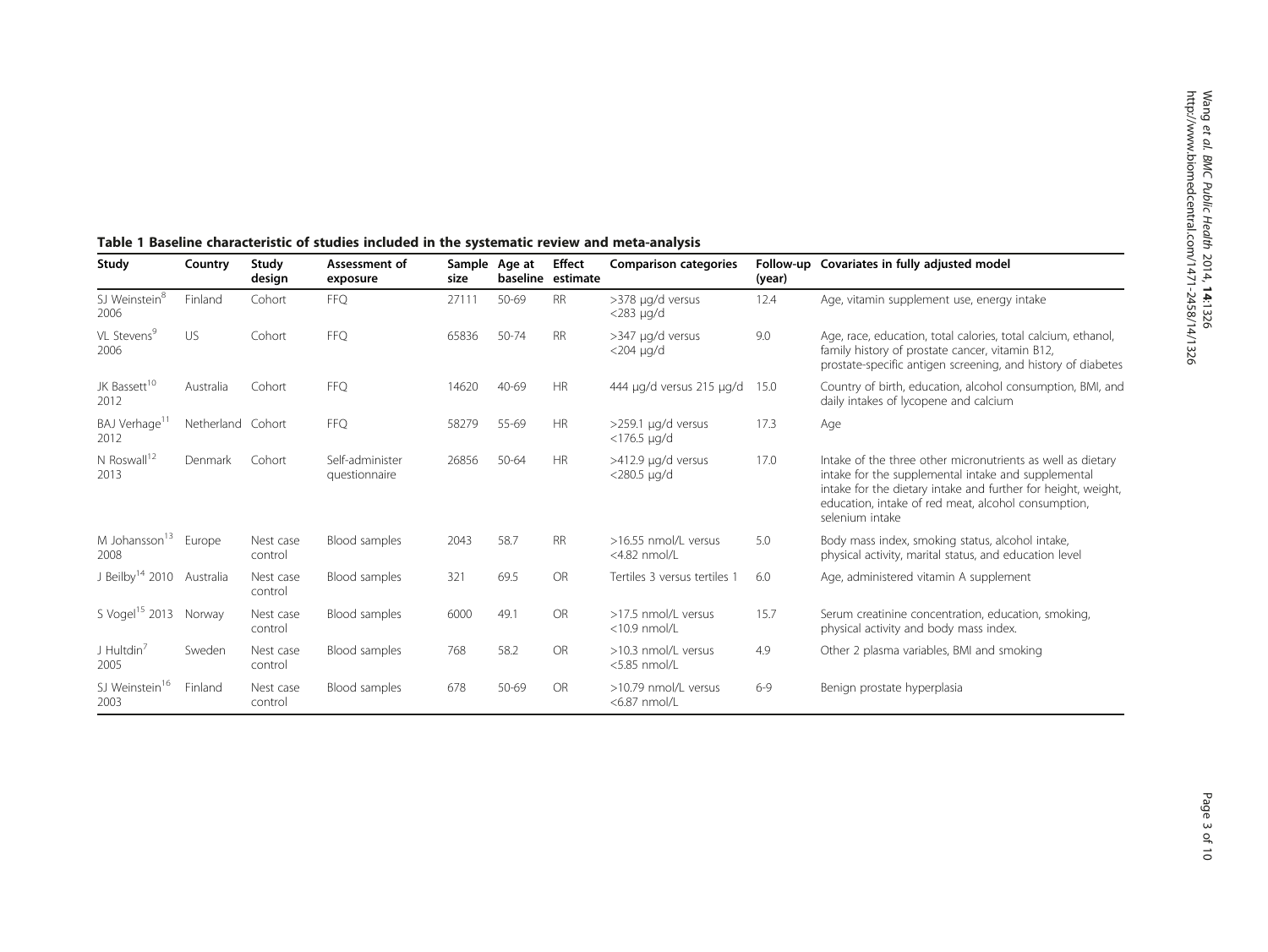#### <span id="page-3-0"></span>Data collection and quality assessment

The following data elements were collected: name of the first author or study group, publication year, country, study design, assessment of folate levels, sample size, age at baseline, effect estimate, comparison categories, follow-up duration, and covariates in the fully adjusted model. We also extracted the numbers of cases per person or per person-year, effect of the different exposed categories, and 95% CIs. For studies that reported several multivariable adjusted RRs, we selected the effect estimate that was maximally adjusted for potential confounders.

The Newcastle-Ottawa Scale (NOS) was used to evaluate methodological quality [[19,20\]](#page-9-0). The NOS is a comprehensive tool that has been partially validated for evaluating the quality of observational studies in metaanalyses [\[19\]](#page-9-0). The NOS is based on the following 3 subscales: selection (4 items), comparability (1 item), and outcome (3 items). A "star system" (range, 0–9) has been developed for assessment (Additional file [2](#page-8-0): Table S1). The data extraction and quality assessment were conducted independently by 2 authors (YZ and JYH). Information was examined and adjudicated independently by an additional author (JNW), who referred to the original studies.

#### Statistical analysis

We examined the relationship between dietary folate intake or serum folate levels and the risk of prostate



intake for prostate cancer (B).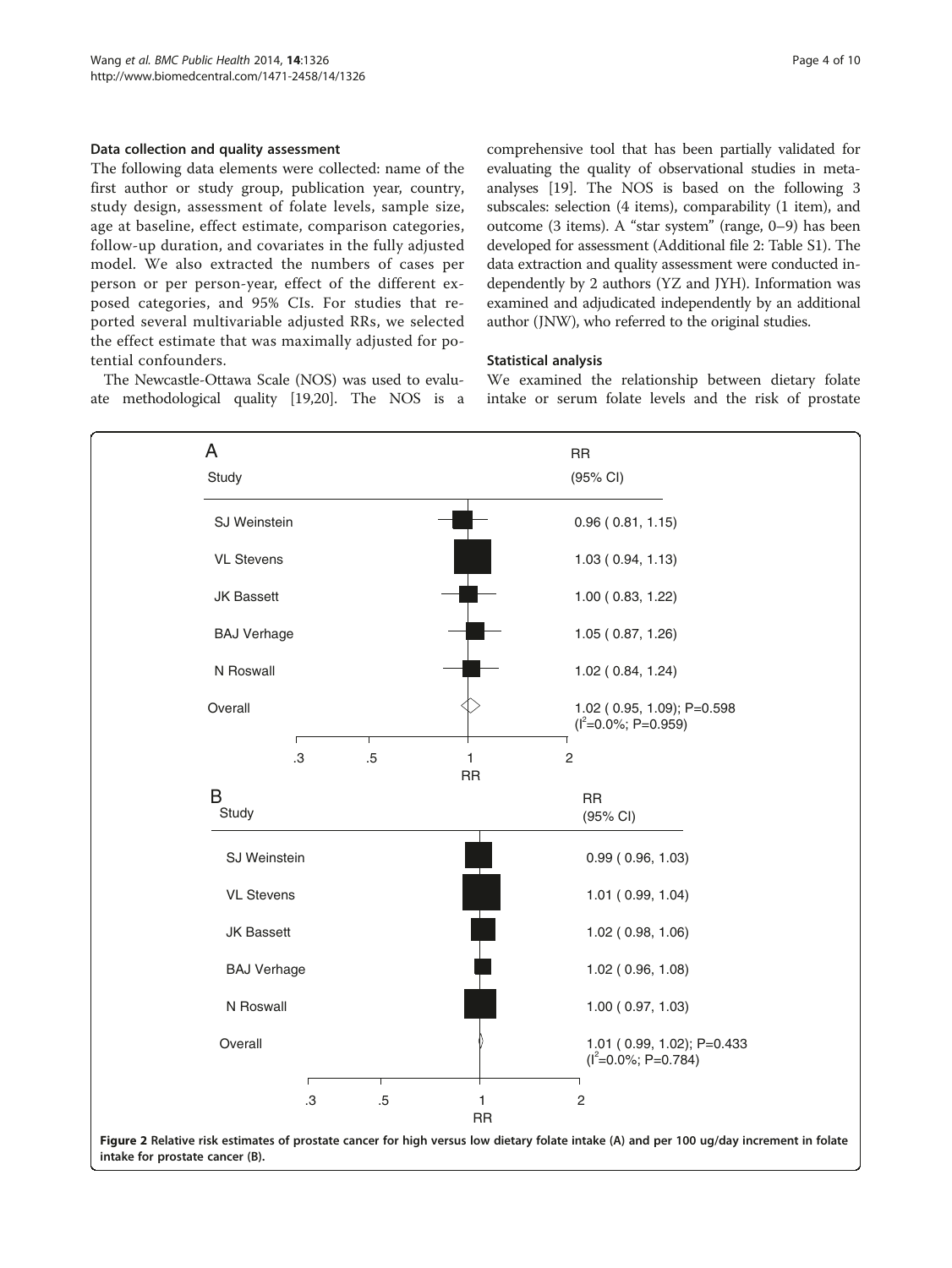<span id="page-4-0"></span>cancer based on the effect estimate (OR, RR, or HR) and its 95% CI published in each study. We first used the random-effects model to calculate summary RRs and 95% CIs for the highest folate levels compared to the lowest folate levels [\[21,22](#page-9-0)]. We subsequently transformed category-specific risk estimates into estimates of the RR associated with every 100 μg per day increase in dietary folate intake and every 5 nmol/L increase in serum folate levels via the generalised least squares for trend estimation. These estimates were calculated from the assumption of a linear relation between the natural logarithm of the RR and increasing folate levels [\[23,24](#page-9-0)]. The value assigned to each folate level category was the mid-point for closed categories and the median for open categories (assuming a normal distribution for folate levels) [\[23](#page-9-0)]. We combined the RRs for each 100 μg per day increase in dietary folate intake and each 5 nmol/L increase in serum folate levels via a random-effect metaanalysis. Unless otherwise stated, we used the most adjusted risk estimate from each study as stated previously. We finally conducted a dose response random-effects meta-analysis from the correlated natural log of RRs or HRs across the folate levels categories. To derive the dose–response curve, we modelled folate using restricted cubic splines with 3 knots at fixed percentiles of 10, 50, and 90% of the distribution [[23](#page-9-0)]. This method requires the effect measure with its variance estimate for at least 3 known categories of exposure. We assessed the heterogeneity between studies using the  $I^2$  statistic to measure the proportion of total estimate variation that was attributable to study heterogeneity;  $I^2$  values of 25%, 50%, and 75% were used as cut-off points for low, moderate, and high degrees of heterogeneity, respectively [[25](#page-9-0),[26](#page-9-0)]. Subgroup analyses were conducted for prostate cancer based on country, effect estimate, duration of follow-up, and adjustment for age, BMI, alcohol consumption or smoking status. We also performed a sensitivity analysis by

removing each individual study from the meta-analysis [[27\]](#page-9-0). Several methods were used to assess potential publication bias. Visual inspections of funnel plots for prostate cancer were conducted. The Egger [\[28](#page-9-0)] and Begg tests [[29](#page-9-0)] were also used to statistically assess publication bias for prostate cancer. All reported P values were 2-sided, and P values <0.05 were considered statistically significant for all included studies. Statistical analyses were performed using STATA software (version 12.0; Stata Corporation, College Station, TX, USA).

#### Results

The results of the study selection process are shown in Figure [1.](#page-1-0) We identified 367 articles in our initial electronic search; 23 remained after exclusion of duplicates and irrelevant studies. After a detailed evaluation, 10 prospective studies [\[7](#page-8-0)-[16](#page-9-0)] were selected for the final meta-analysis. A manual search of the reference lists of these studies did not yield any new eligible studies. The general characteristics of the included studies are presented in Table [1.](#page-2-0)

Five prospective cohort studies [\[8](#page-8-0)-[12\]](#page-8-0) involving a total of 192,702 individuals, between 14,620 and 65,836 men were included in each study, and follow-up periods ranged from 9.0 to 17.3 years evaluated the association between dietary folate intake and the risk of prostate cancer, and the remaining 5 nested case control studies [[7,](#page-8-0)[13-16](#page-9-0)] investigated the association between serum folate levels and the risk of prostate cancer for a total of 9810 individuals, between 321 and 6000 blood samples were included in each study, and follow-up periods ranged from 4.9 to 15.7 years. Furthermore, serum folate level was measured on a non-fasting sample obtained at entry to the study in all included studies. One study [\[9](#page-8-0)] was conducted in the United States, 2 [[10,](#page-8-0)[14](#page-9-0)] were performed in Australia, and the remaining 7 studies [7,8,11-13.15,16] were conducted in Europe. Study

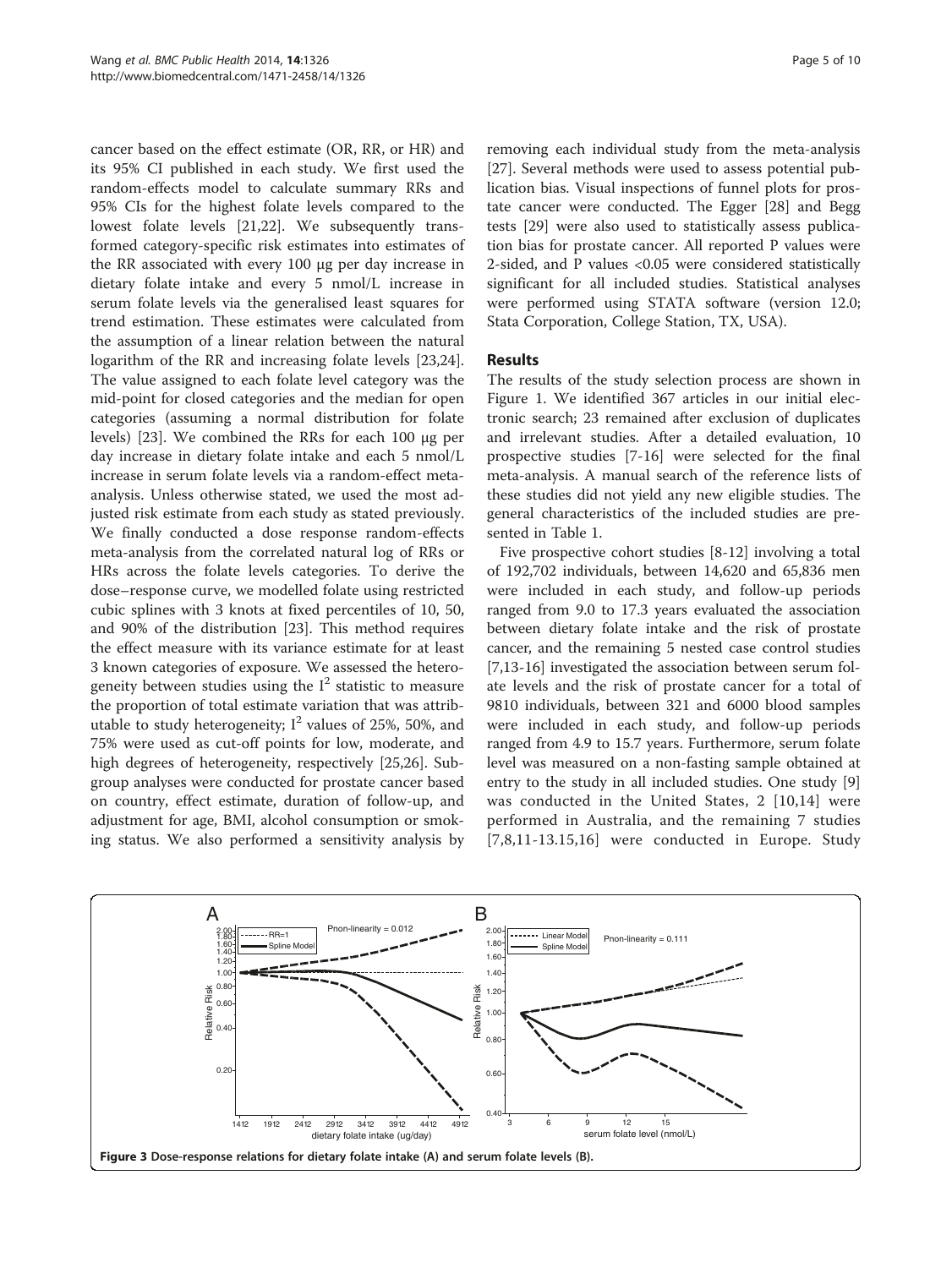<span id="page-5-0"></span>quality was assessed using the NOS system [[19\]](#page-9-0). In this study, we considered a study with a score of 8 or 9 as being of high quality. Overall, three studies [[8,10,](#page-8-0)[15](#page-9-0)] had a score of 9, four studies [[7,9](#page-8-0),[11,12](#page-8-0)] had a score of 8, two studies [\[13,16](#page-9-0)] had a score of 7, and one study [\[14](#page-9-0)] had a score of 6.

#### Dietary folate intake and the risk of prostate cancer

After pooling the included studies [\[8-12](#page-8-0)], the summary RR illustrated that a high dietary folate intake was not associated with prostate cancer risk ( $RR = 1.02$ ;  $95\%$  CI = 0.95–1.09;  $P = 0.598$ , Figure [2](#page-3-0)A), and no evidence of heterogeneity was observed  $(I^2 = 0.0\%; P = 0.959)$ . The

findings of the dose–response meta-analysis also suggested no association between the risk of prostate cancer and a 100 μg/day increment of dietary folate intake  $(RR = 1.01; 95\% \text{ CI} = 0.99 - 1.02; P = 0.433, [I^2 = 0.0\%;$  $P = 0.784$ , Figure [2](#page-3-0)B). As a result, a sensitivity analysis was conducted, and after each study was sequentially excluded from the pooled analysis, the conclusion was not affected by exclusion of any specific study.

All studies were included in the dose–response curve between dietary folate intake and the incidence of prostate cancer. As shown in Figure [3](#page-4-0)A and illustrated by the P value for nonlinearity  $(P = 0.012)$ , we found evidence of nonlinear relationships between dietary folate

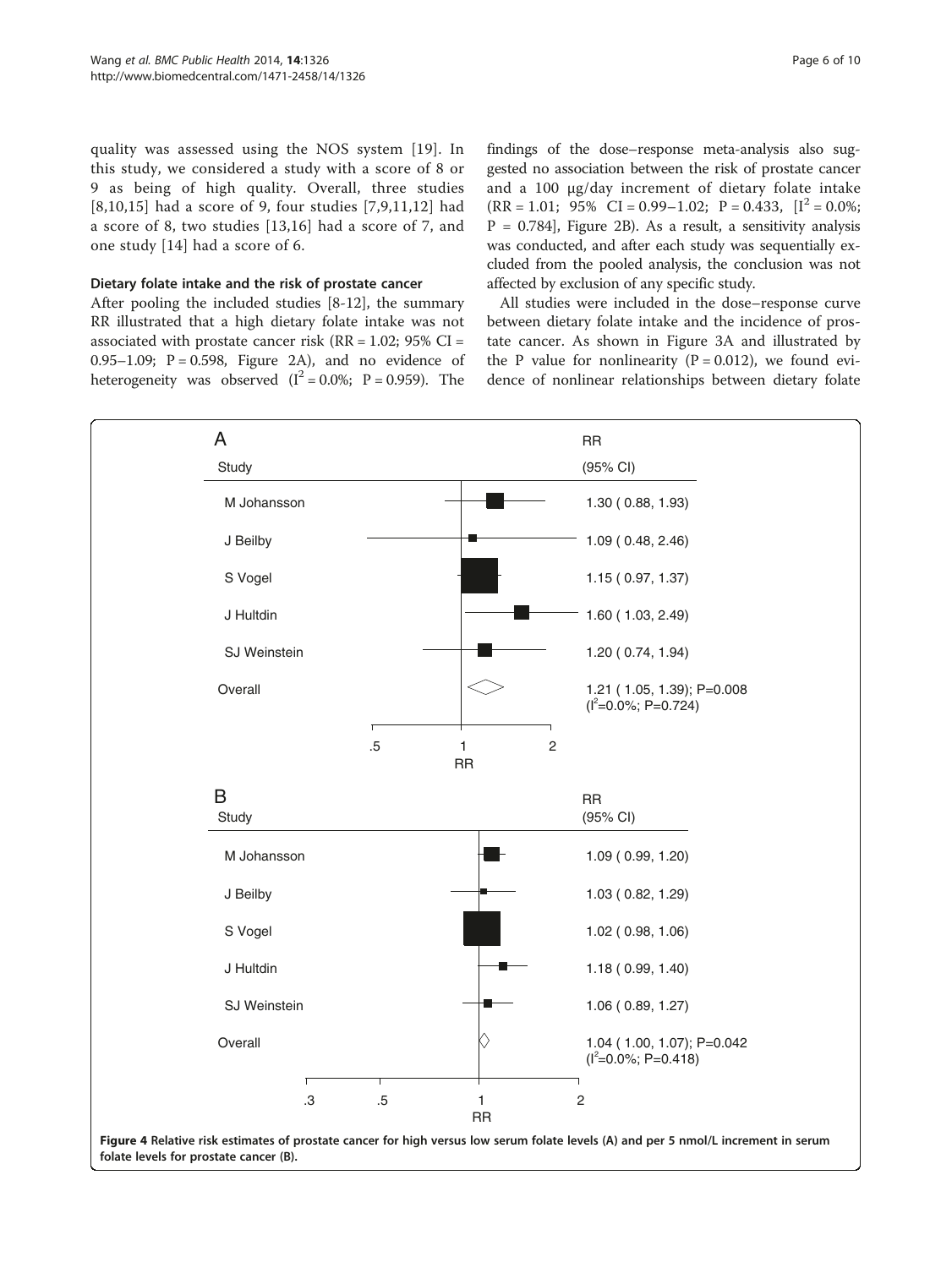<span id="page-6-0"></span>intake and the risk of prostate cancer. Dietary folate intake of more than 300 μg per day appeared to be associated with a non-significant reduction in the risk of prostate cancer.

#### Serum folate levels and the risk of prostate cancer

A total of 5 prospective nest case control studies [[7](#page-8-0)[,13-16\]](#page-9-0) reported an association between serum folate levels and the risk of prostate cancer. The pooled analysis results for prostate cancer incidence indicated that the comparison of the high versus low categories of serum folate levels was associated with a harmful effect (RR = 1.21;  $95\%$  CI = 1.05–1.39; P = 0.008, with no evidence of heterogeneity  $[I^2 = 0.0\%; P = 0.724]$ ; Figure [4A](#page-5-0)). The dose–response meta-analysis suggested that a 5 nmol/L increment of serum folate

Table 2 Subgroup analysis of risk ratios per 100 ug/day increase in dietary folate intake and per 5 nmol/L increase in serum folate levels for prostate cancer

| <b>Cancer sites</b>   | Group                        | RR and 95% CI       | P value | Heterogeneity (%)        | P value for heterogeneity |  |  |  |  |  |  |  |
|-----------------------|------------------------------|---------------------|---------|--------------------------|---------------------------|--|--|--|--|--|--|--|
| Dietary folate intake | Country                      |                     |         |                          |                           |  |  |  |  |  |  |  |
|                       | Europe                       | 1.00 (0.98-1.02)    | 0.920   | $0.0\,$                  | 0.692                     |  |  |  |  |  |  |  |
|                       | Other                        | 1.01 (0.99-1.03)    | 0.232   | $0.0\,$                  | 0.677                     |  |  |  |  |  |  |  |
|                       | Effect estimate              |                     |         |                          |                           |  |  |  |  |  |  |  |
|                       | <b>RR</b>                    | 1.00 (0.98-1.02)    | 0.743   | $0.0\,$                  | 0.361                     |  |  |  |  |  |  |  |
|                       | <b>HR</b>                    | $1.01(0.99-1.03)$   | 0.421   | 0.0                      | 0.682                     |  |  |  |  |  |  |  |
|                       | Follow-up (year)             |                     |         |                          |                           |  |  |  |  |  |  |  |
|                       | 15 or greater                | 1.01 (0.99-1.03)    | 0.421   | 0.0                      | 0.682                     |  |  |  |  |  |  |  |
|                       | <15                          | 1.00 (0.98-1.02)    | 0.743   | 0.0                      | 0.361                     |  |  |  |  |  |  |  |
|                       | Adjusted age                 |                     |         |                          |                           |  |  |  |  |  |  |  |
|                       | Yes                          | 1.01 (0.99-1.02)    | 0.601   | 0.0                      | 0.577                     |  |  |  |  |  |  |  |
|                       | No                           | 1.01 (0.98-1.03)    | 0.548   | $0.0\,$                  | 0.432                     |  |  |  |  |  |  |  |
|                       | Adjusted BMI                 |                     |         |                          |                           |  |  |  |  |  |  |  |
|                       | Yes                          | 1.01 (0.98-1.03)    | 0.548   | 0.0                      | 0.432                     |  |  |  |  |  |  |  |
|                       | No                           | 1.01 (0.99-1.02)    | 0.601   | 0.0                      | 0.577                     |  |  |  |  |  |  |  |
|                       | Adjusted alcohol consumption |                     |         |                          |                           |  |  |  |  |  |  |  |
|                       | Yes                          | 1.01 (0.98-1.03)    | 0.548   | 0.0                      | 0.432                     |  |  |  |  |  |  |  |
|                       | No                           | 1.01 (0.99-1.02)    | 0.601   | 0.0                      | 0.577                     |  |  |  |  |  |  |  |
| Serum folate levels   | Country                      |                     |         |                          |                           |  |  |  |  |  |  |  |
|                       | Europe                       | $1.05(1.00-1.11)$   | 0.062   | 23.2                     | 0.272                     |  |  |  |  |  |  |  |
|                       | Other                        | 1.03 (0.82-1.29)    | 0.798   |                          |                           |  |  |  |  |  |  |  |
|                       | Effect estimate              |                     |         |                          |                           |  |  |  |  |  |  |  |
|                       | <b>RR</b>                    | 1.09 (0.99-1.20)    | 0.079   | L.                       |                           |  |  |  |  |  |  |  |
|                       | OR                           | 1.03 (0.99-1.07)    | 0.132   | 0.0                      | 0.440                     |  |  |  |  |  |  |  |
|                       | Follow-up (year)             |                     |         |                          |                           |  |  |  |  |  |  |  |
|                       | 15 or greater                | 1.02 (0.98-1.06)    | 0.323   | $\overline{\phantom{a}}$ |                           |  |  |  |  |  |  |  |
|                       | <15                          | 1.09 (1.02-1.18)    | 0.015   | 0.0                      | 0.769                     |  |  |  |  |  |  |  |
|                       | Adjusted age                 |                     |         |                          |                           |  |  |  |  |  |  |  |
|                       | Yes                          | $1.03(0.82 - 1.29)$ | 0.798   | $\overline{\phantom{a}}$ |                           |  |  |  |  |  |  |  |
|                       | No                           | $1.05(1.00-1.11)$   | 0.062   | 23.2                     | 0.272                     |  |  |  |  |  |  |  |
|                       | Adjusted BMI                 |                     |         |                          |                           |  |  |  |  |  |  |  |
|                       | Yes                          | $1.06(0.99-1.14)$   | 0.102   | 48.0                     | 0.146                     |  |  |  |  |  |  |  |
|                       | No                           | $1.05(0.91 - 1.21)$ | 0.507   | 0.0                      | 0.845                     |  |  |  |  |  |  |  |
|                       | Adjusted smoking             |                     |         |                          |                           |  |  |  |  |  |  |  |
|                       | Yes                          | $1.06(0.99-1.14)$   | 0.102   | 48.0                     | 0.146                     |  |  |  |  |  |  |  |
|                       | No                           | $1.05(0.91 - 1.21)$ | 0.507   | $0.0\,$                  | 0.845                     |  |  |  |  |  |  |  |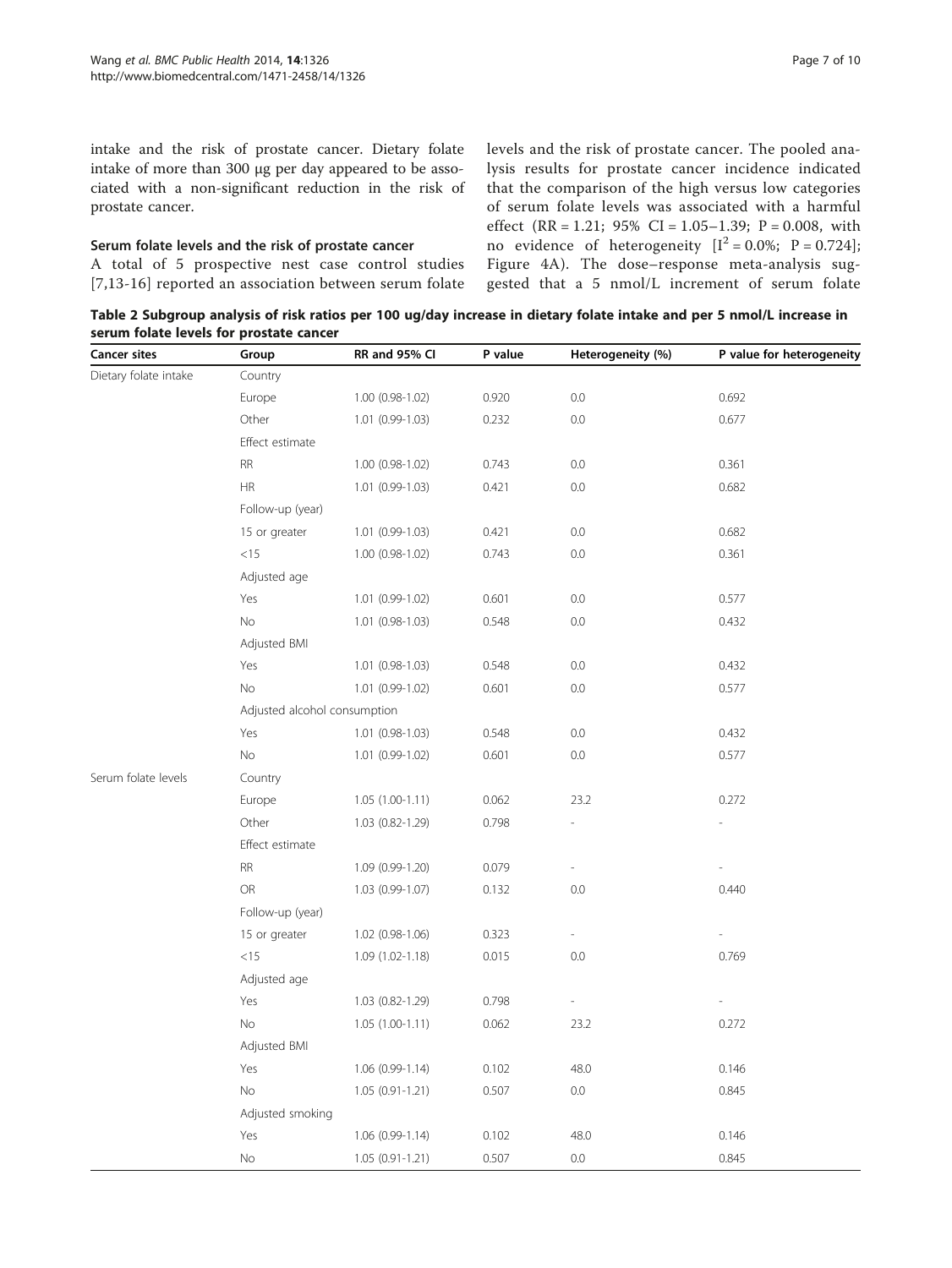levels was associated with increased risk of prostate cancer (RR = 1.04; 95% CI = 1.00–1.07; P = 0.042, with no evidence of heterogeneity  $[I^2 = 0.0\%; P = 0.418]$ , Figure [4B](#page-5-0)). Furthermore, as shown by the P value of nonlinearity ( $P = 0.111$ ), there was no evidence of a potential non-linear relationship (Figure [3](#page-4-0)B).

#### Subgroup analysis

Heterogeneity testing for the analysis identified a P value >0.10 for prostate cancer incidence. We concluded that heterogeneity is not significant in the overall analysis, suggesting that most variation was attributable to chance alone. Subgroup analyses were conducted to evaluate the effect of folate on prostate cancer risk in a specific population. Overall, we noted that a 5 nmol/L increment of serum folate levels was associated with the increased risk of prostate cancer if the duration of the follow-up less than 15 years. No other significant differences in effects were detected between dietary folate intake or serum folate levels and the risk of prostate cancer (Table [2](#page-6-0)).

#### Publication bias

A review of funnel plots could not eliminate the potential for publication bias for prostate cancer (Figure 5). The Egger [[28](#page-9-0)] and Begg test [\[29](#page-9-0)] results disclosed no evidence of publication bias for prostate cancer (Egger:  $P = 0.694$  for dietary folate intake and  $P = 0.181$  for serum folate levels; Begg:  $P = 0.806$  for dietary folate intake and  $P = 1.000$  for serum folate levels; Figure 5).

# Discussion

This study incorporated 10 available published prospective observational studies and provided a quantitative estimate of the association between dietary folate intake or serum folate levels and prostate cancer risk. After integrating all of the available evidence, we found that increased serum folate levels are associated with an increased risk of prostate cancer; furthermore, increased dietary folate intake has no significant effect on the risk of prostate cancer.

Although case control studies could give more information than most cohort studies concerning relatively short latency periods [[30\]](#page-9-0), we restricted our analysis to prospective observational studies (cohort studies and nested case–control studies) and excluded traditional case control studies, which are prone to recall and interviewer bias [\[30](#page-9-0)]. Furthermore, we assessed the methodological quality of the included studies using the NOS system [[19\]](#page-9-0) and evaluated the effect of folate levels on prostate cancer risk in specific populations in subgroup analyses to provide the best evidence for a potential relationship.

Of the 10 studies examined, the majority identified no association between dietary folate intake or serum folate levels and prostate cancer incidence, but 1 study [\[7](#page-8-0)] reported conflicting results. Hultdin et al. [\[7](#page-8-0)] demonstrated a significant effect for the higher serum folate level on the risk of prostate cancer. The pooled results of our meta-analysis was consistent with Hultdin's study [[7\]](#page-8-0) and suggested that increased serum folate levels were associated with increased risk of prostate cancer, whereas increased dietary folate intake has no significant effect on prostate cancer risk. Furthermore, we discovered that the effect estimates of most studies exceeded 1 and revealed a potential trend of an adverse effect of increased dietary folate intake. We suggest there might be a harmful effect of dietary folate intake on the incidence of prostate cancer; however, this trend may not be obvious, and it should be validated by further research.

Most studies examining folate intake or serum folate status did not identify an association with prostate cancer risk [[31,32\]](#page-9-0), although some previous prospective studies reported significant inverse associations of serum



Figure 5 Funnel plot for per 100 ug/day increment in dietary folate intake (A) and per 5 nmol/L increment in serum folate levels for prostate cancer (B).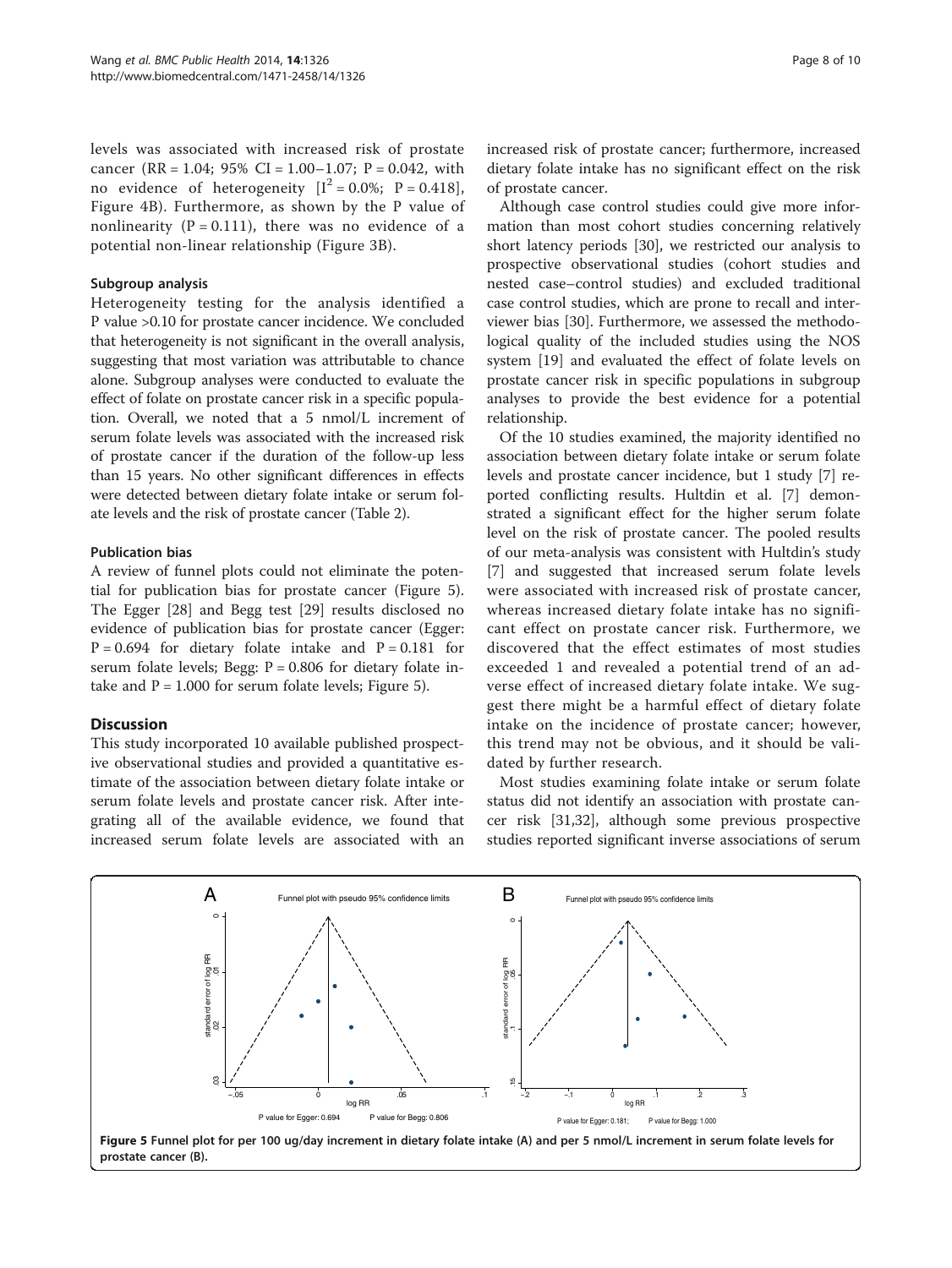<span id="page-8-0"></span>folate with prostate cancer incidence and mortality, but these associations between serum folate levels and prostate cancer risk could be modified by alcohol intake [[33,34\]](#page-9-0). Furthermore, it must be noted that relatively few events of cancer were reported, contributing to a low statistical power.

In our current study, there was no significant association between increased dietary folate intake and the risk of prostate cancer. The degree of association may be too small to detect an expected effect. Two possible explanations are that (1) different cooking methods may moderate the effect of dietary folate intake and (2) different types of prostate cancer might provide a biased view of the study question. Previous studies<sup>31</sup> illustrated that increased folate intake is associated with only advance prostate cancer; however, data on prostate cancer type were not available, and thus, we could not differentiate the effects of dietary folate intake and serum folate levels by prostate cancer type.

Subgroup analyses indicated that the harmful effect of increased serum folate levels was more evident in studies with follow-up periods of less than 15 years than in those with longer follow-up periods. The reason for this difference could be that studies with longer follow-up periods (greater than 15 years) did not reach statistical significance owing to the low incidence of prostate cancer. This conclusion may be unreliable because smaller cohorts were included in each subset. Similar explanations may apply to subgroup analyses based on other potential biases factors.

Two strengths of our study compared with previous meta-analyses should be highlighted. First, only prospective studies were included, which should eliminate selection and recall bias. Second, the dose–response analysis included a wide range of dietary folate intake levels and statuses, which permitted an accurate assessment of the dose relationship between dietary folate intake or status and prostate cancer risk.

The limitations of our study are as follows: (1) publication bias is possible in meta-analyses of published studies; (2) data on prostate cancer type were not available, and thus, we could not differentiate the effects of dietary folate intake or status by prostate cancer type; and (3) the analysis used pooled data (individual data were not available), which restricted us from performing a more detailed relevant analysis and obtaining more comprehensive results.

# Conclusions

In conclusion, the findings of this study suggest that increased dietary folate intake was not associated with prostate cancer risk. However, increased serum folate levels were associated with an increased risk of prostate cancer. These findings need to be confirmed in future

studies. Future studies should (1) ascertain the specific type of prostate cancer and analyse effects by type, (2) consider the effects of the cooking method when assessing dietary folate intake and its effects on clinical outcomes, and (3) consider the effects of alcohol consumption and smoking status.

# Additional files

#### [Additional file 1:](http://www.biomedcentral.com/content/supplementary/1471-2458-14-1326-S1.doc) Checklist S1. PRISMA Checklist.

[Additional file 2: Table S1.](http://www.biomedcentral.com/content/supplementary/1471-2458-14-1326-S2.doc) Quality scores of prospective cohort studies using Newcastle-Ottawa Scale.

#### Competing interests

The authors declare that they have no competing interests.

#### Authors' contributions

Conceived and designed the experiments: Z-YH, and W-JN. Performed the experiments: Z-YH, W-JN, W-R, H-JY, Z-AQ and Z-Y. Analyzed the data: Z-YH, and Z-Y. Contributed reagents/materials/analysis tools: Z-YH. Wrote the paper: Z-YH and W-R. All authors read and approved the final manuscript.

#### Author details

<sup>1</sup>Department of Urinary Surgery, Shanghai Seventh People's Hospital Shanghai, China. <sup>2</sup>Department of Science, Shanghai Seventh People's Hospital, Shanghai, China. <sup>3</sup>Department of Nursing, Shanghai Seventh People's Hospital, Shanghai, China. <sup>4</sup>Department of Rehabilitation Institute Shanghai Seventh People's Hospital, Shanghai, China. <sup>5</sup>Shanghai Seventh People's Hospital, Shanghai, China.

#### Received: 7 May 2014 Accepted: 15 December 2014 Published: 29 December 2014

#### References

- 1. Jemal A, Siegel R, Ward E, Murray T, Xu J, Smigal C, Thun MJ: Cancer statistics, 2006. CA Cancer J Clin 2006, 56:106-130.
- 2. Ferlay J, Shin HR, Bray F, Forman D, Mathers C, Parkin DM: Estimates of worldwide burden of cancer in 2008: GLOBOCAN 2008. Int J Cancer 2010, 127:2893–2917.
- 3. Gronberg H: Prostate cancer epidemiology. Lancet 2003, 361:859–864.
- 4. Shirai T, Asamoto M, Takahashi S, Imaida K: Diet and prostate cancer. Toxicology 2002, 181–182:89–94.
- 5. Shimizu H, Ross RK, Bernstein L, Yatani R, Henderson BE, Mack TM: Cancers of the prostate and breast among Japanese and white immigrants in Los Angeles County. Br J Cancer 1991, 63:963-966.
- 6. Bailey LB, Gregory JF III: Folate metabolism and requirements. J Nutr 1999, 129:779–782.
- 7. Hultdin J, Guelpen BV, Bergh A, Hallmans G, Stattin P: Plasma folate, vitamin B12, and homocysteine and prostate cancer risk: A prospective study. Int J Cancer 2005, 113:819-824.
- 8. Weinstein SJ, Stolzenberg-Solomon R, Pietinen P, Taylor PR, Virtamo J, Albanes D: Dietary factors of one-carbon metabolism and prostate cancer risk. Am J Clin Nutr 2006, 84:929-935.
- 9. Stevens VL, Rodriguez C, Pavluck AL, McCullough ML, Thun MJ, Calle EE: Folate Nutrition and Prostate Cancer Incidence in a Large Cohort of US Men. Am J Epidemiol 2006, 163:989–996.
- 10. Bassett JK, Severi G, Hodge AM, Baglietto L, Hopper JL, English DR, Giles GG: Dietary intake of B vitamins and methionine and prostate cancer incidence and mortality. Cancer Causes Control 2012, 23:855-863.
- 11. Verhage BAJ, Cremers P, Schouten LJ, Goldbohm RA, van den Brandt PA: Dietary folate and folate vitamers and the risk of prostate cancer in The Netherlands Cohort Study. Cancer Causes Control 2012, 23:2003–2011.
- 12. Roswall N, Larsen SB, Friis S, Outzen M, Olsen A, Christensen J, Dragsted LO, Tjønneland A: Micronutrient intake and risk of prostate cancer in a cohort of middle-aged, Danish men. Cancer Causes Control 2013, 24:1129–1135.